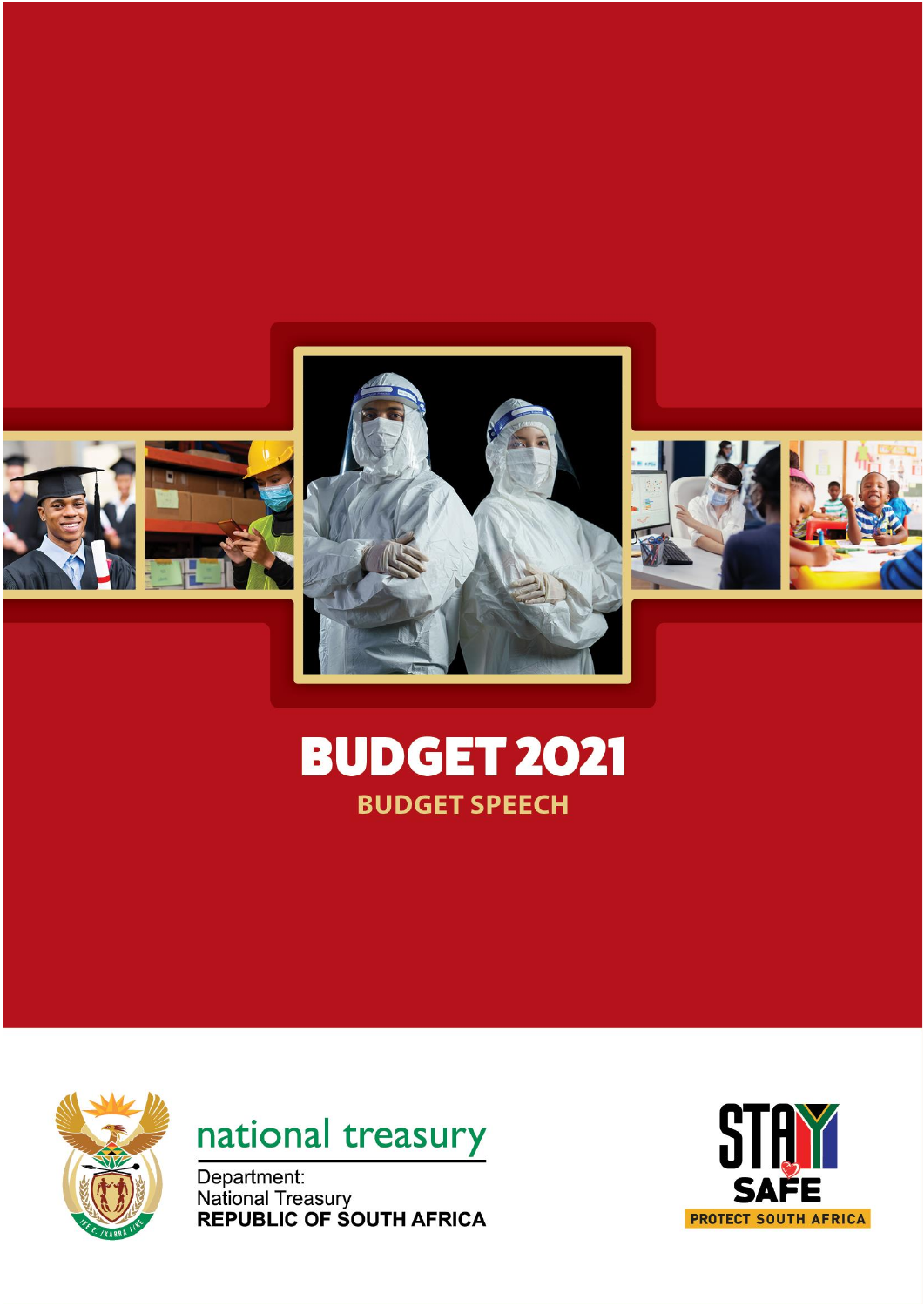*EMABARGOED UNTIL DELIVERED Check against delivery*

# **Tito Titus Mboweni, MP**

#### **Minister of Finance**

**24 February 2021**

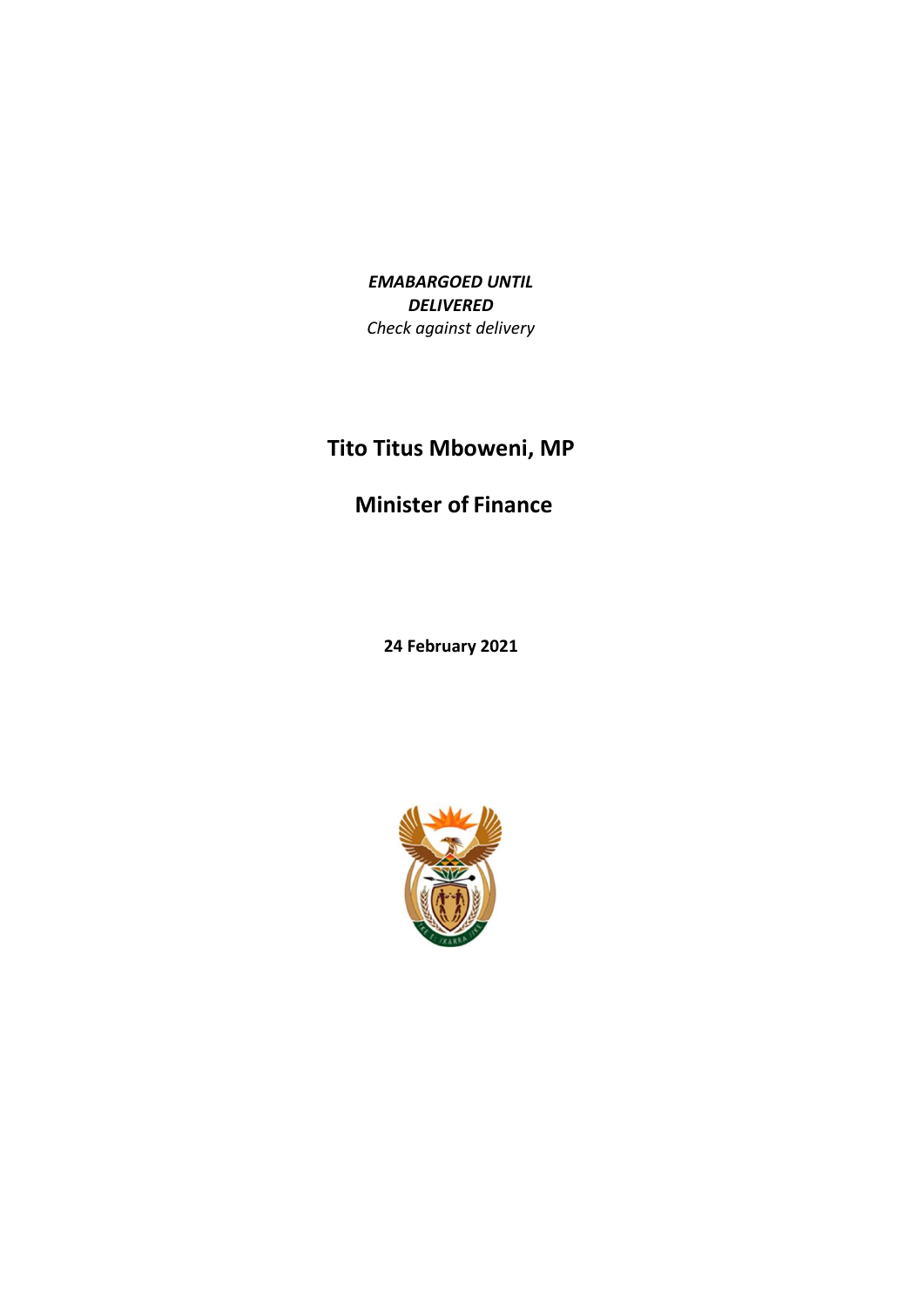ISBN: 978-0-621-49080-0

RP: 07/2021

For more information, please contact:

Communications Directorate National Treasury Private Bag X115 Pretoria 0001 South Africa

Tel: +27 12 315 5944 Fax: +27 12 406 9055

Budget documents are available at: [www.treasury.gov.za](http://www.treasury.gov.za/)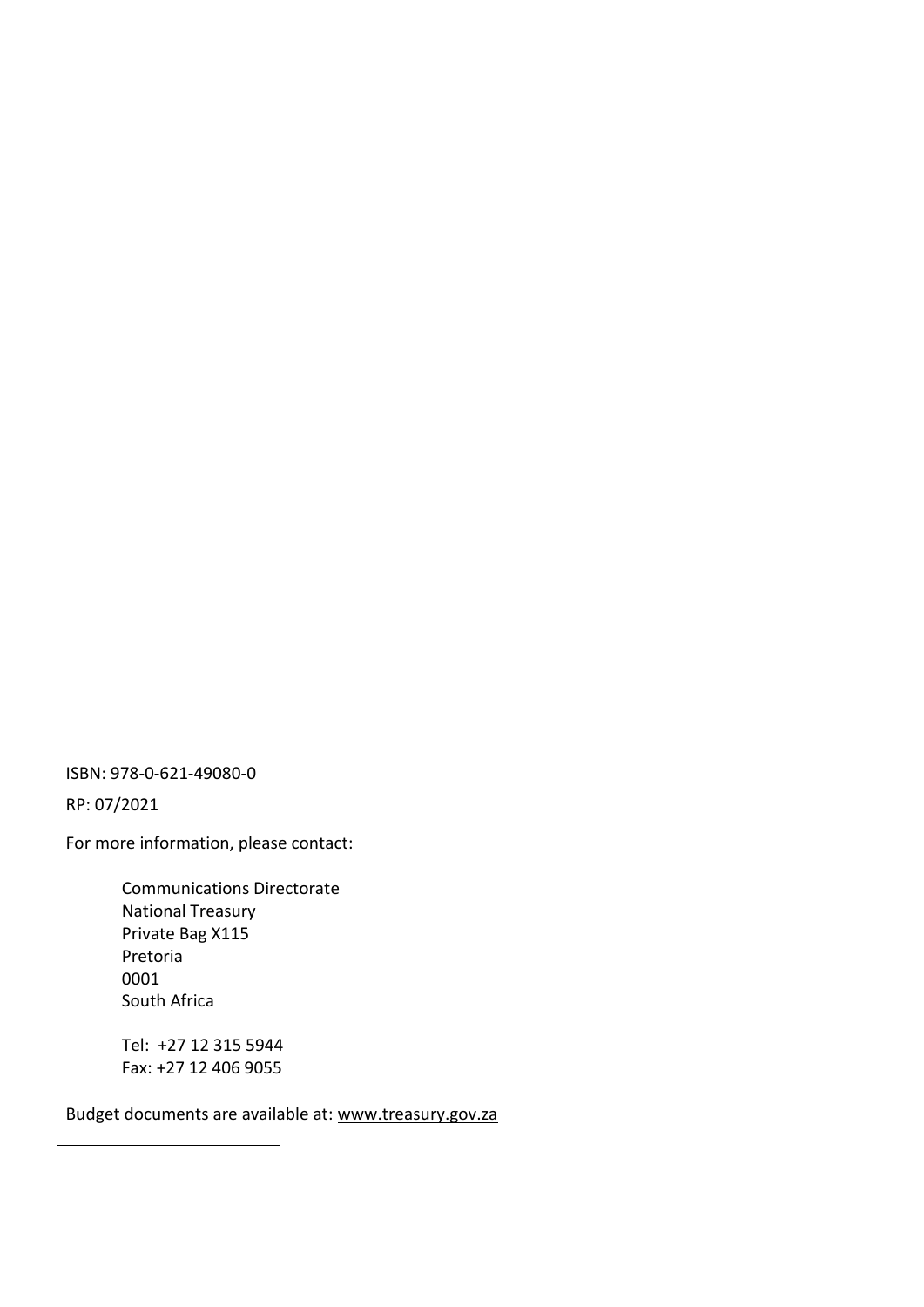Madam Speaker Mr President Mr Deputy President Cabinet Colleagues Governor of the South African Reserve Bank Honourable Members Members of the Executive Committees for Finance

## **1. INTRODUCTION**

It is my singular honour and privilege to present the 2021 Budget. Today I table before this House:

- 1. 2021 Appropriation Bill
- 2. 2021 Special Appropriation Bill
- 3. 2021 Division of Revenue Bill
- 4. The Budget Review
- 5. The Estimates of National Expenditure (ENE)

Madam Speaker last year we outlined a strategy to becoming a winning country.

Since then, we have mourned the passing of nearly 50 000 of our fellow South Africans as a result of the Covid-19 pandemic. The damage caused by Covid-19 runs deep and we share in the collective pain of many South Africans who have lost their jobs.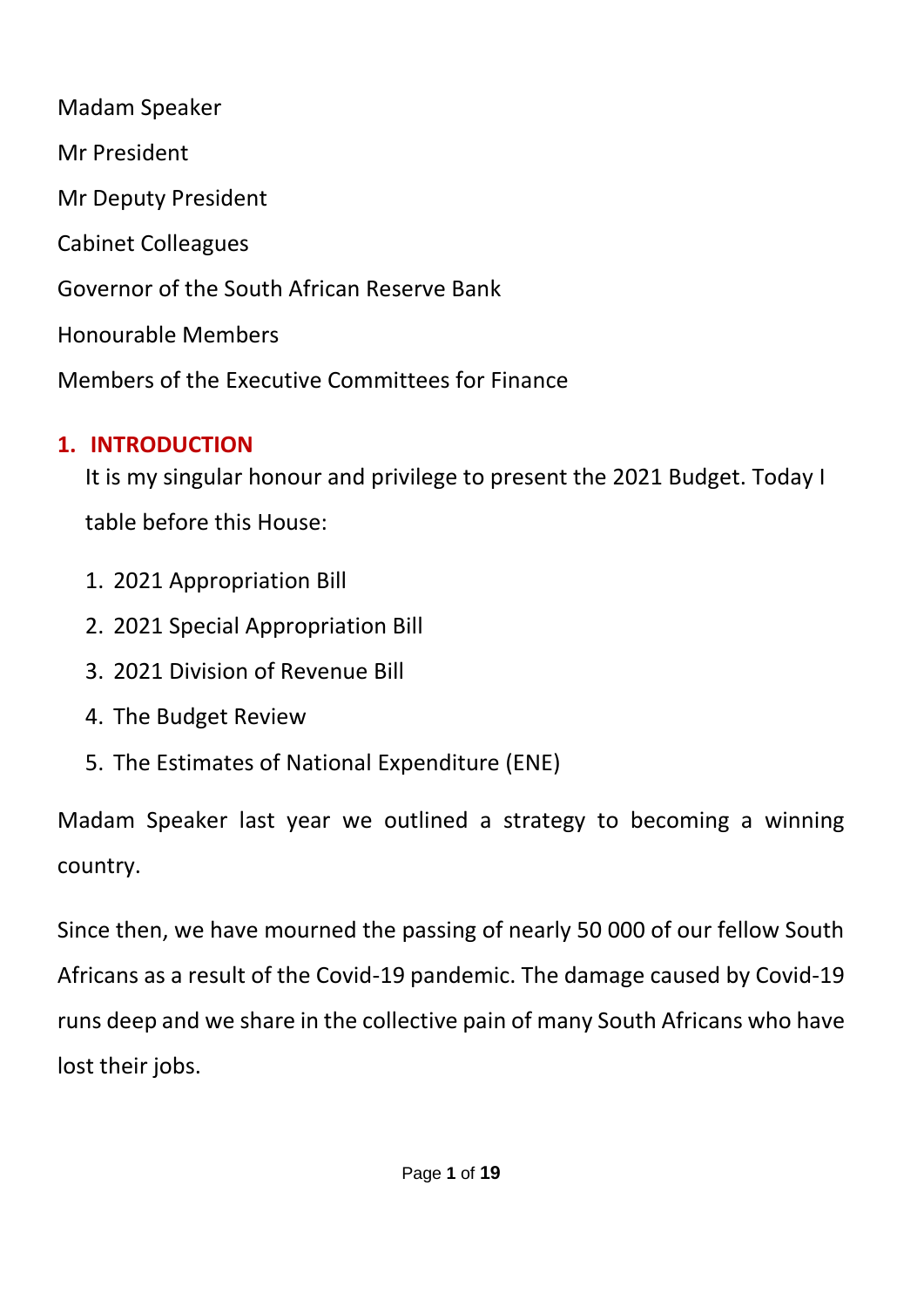All this notwithstanding Madam Speaker, we are not without hope. Our national icon, the Nobel Laureate, Archbishop Emeritus Desmond Tutu reminded us that: "Hope is being able to see that there is light despite all of the darkness". He observed that sometimes we forget that just beyond the clouds the sun is shining.

The brave and fearless sacrifices of our frontline workers continue to save thousands. We salute all our health care and essential service workers who remain standing at the front line of our fight against Covid-19. We also salute the many South Africans who rallied to help others survive.

These acts of human solidarity and sacrifice reflect a patriotic spirit that runs in our veins and inspires us. Often, we speak about how we must leave this earth better than we found it for future generations. Today I want to leave you hopeful and outline how we will leave this economy in better shape for those who come after us.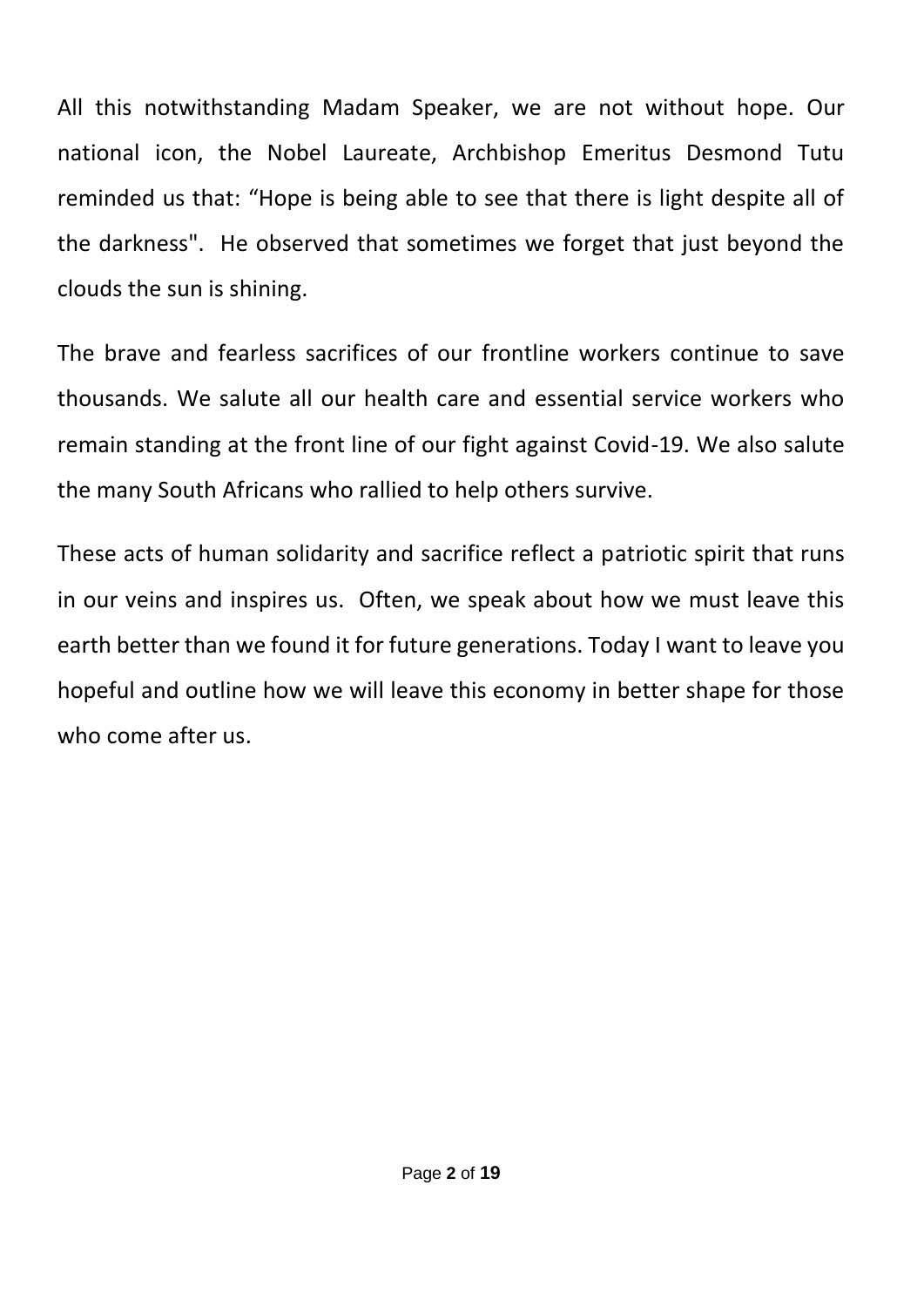### **2. THE FISCAL FRAMEWORK**

Under the leadership of our President, we have crafted a Fiscal Framework that extends support to the economy and public health services in the shortterm, while ensuring the sustainability of our public finances in the medium term. This is our first reason for hope.

The fiscal framework we table today entails the following:

- Main budget revenue is projected to be R1.35 trillion, or 25.3 per cent as a share of Gross Domestic Product (GDP) in 2021/22. This rises to R1.52 trillion in the outer year (2023/24) of the Medium-Term Expenditure Framework (MTEF).
- At the same time, non-interest spending will remain steady at approximately R1.56 trillion over the next three years but will decline as a share of GDP from 29.2 per cent in 2021/22 to 26.2 per cent of GDP in 2023/24.

I requested tips from the public to help craft this Budget. Many tips spoke about the limits to increased taxation. We agree that tax increases must be kept to a minimum as we stabilise our public finances. We have chosen not to introduce the R40 billion in tax measures initially proposed in the October Medium Term Budget Policy Statement (MTBPS).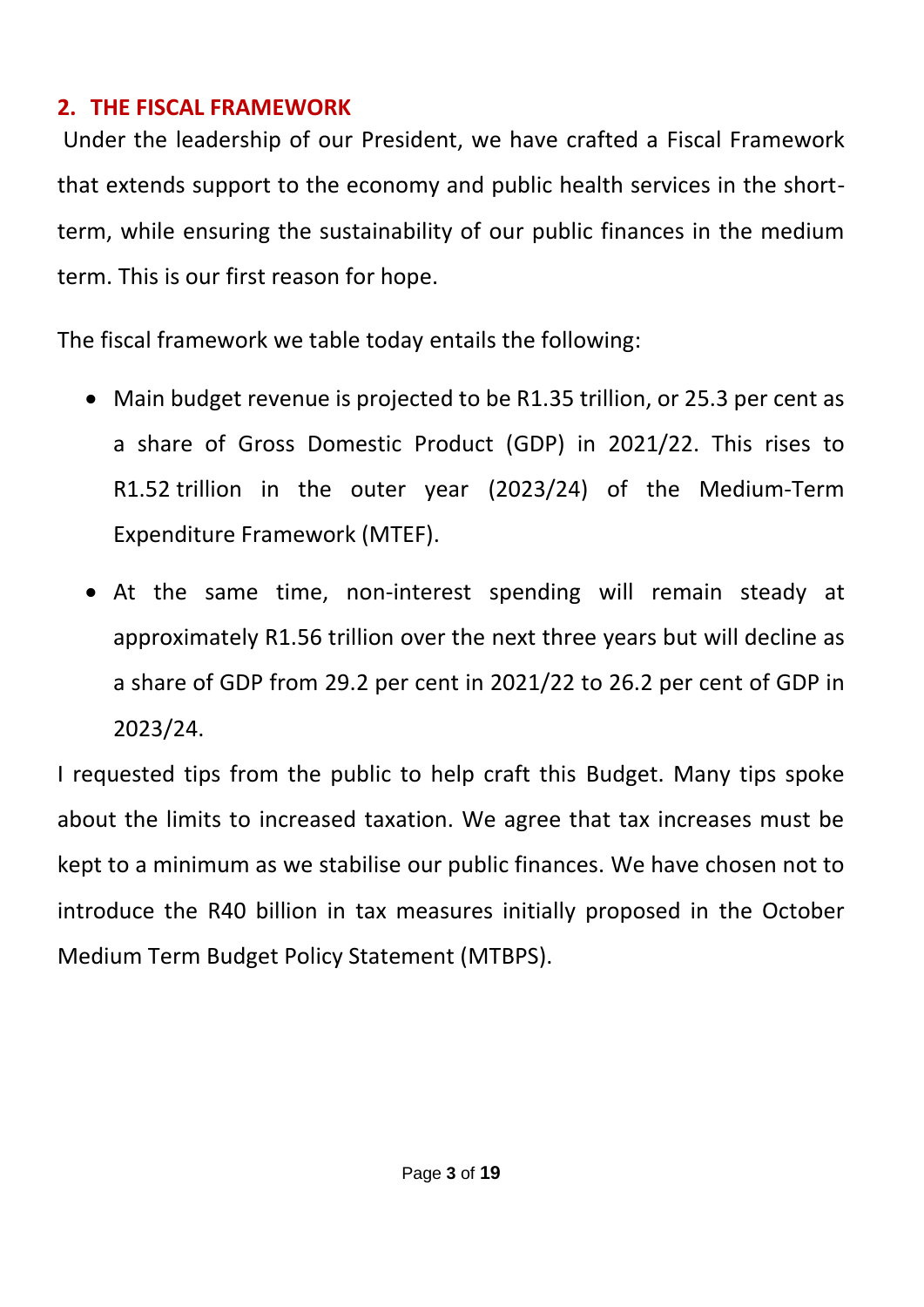With this framework we provide the budget for South Africa's vaccination campaign. This campaign allows us to emerge from the restrictions to economic activity. We are allocating more than R10 billion for the purchase and delivery of vaccines over the next two years.

We increase the contingency reserve from R5 billion to R12 billion to make provision for the further purchase of vaccines and to cater for other emergencies.

With this framework we are on track to achieve our goal of closing the main budget primary deficit. We shall achieve a primary surplus on the main budget in 2024/25. This important achievement will coincide with the end of this sixth Parliament.

Most importantly, we will stabilise government debt at 88.9 per cent of GDP in 2025/26 and the ratio will decline thereafter. This is a significant improvement to the framework we presented in October last year and creates a sound platform for sustainable growth.

Total consolidated spending amounts to R2 trillion each year over the medium term, the majority of which goes towards social services.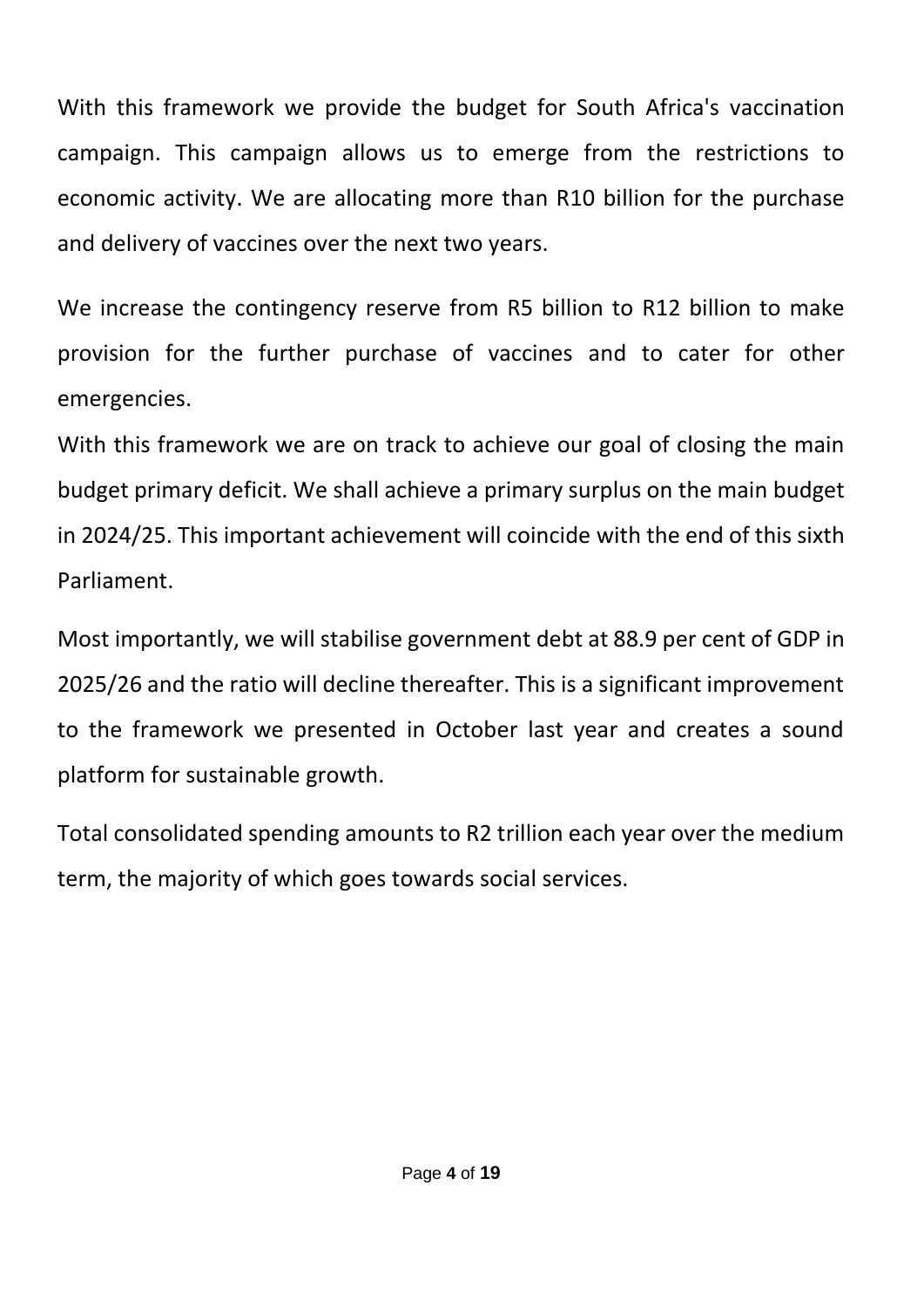Honourable members, getting our fiscal house in order is the biggest contribution we can make to support our Economic Reconstruction and Recovery Plan. Continuing on the path of fiscal consolidation during the economic fallout was a difficult decision. However, on this, we are resolute. We remain adamant that fiscal prudence is the best way forward. We cannot allow our economy to have feet of clay.

High government debt levels increase the cost of borrowing across the economy. The rising debt leads to higher future taxation and uncertainty. Servicing this rising debt takes away resources that could have been invested in infrastructure and frays our social solidarity.

# **3. ECONOMIC OUTLOOK**

Madam Speaker, my second reason for hope stems from a much-improved economic outlook.

Global economic growth is expected to rebound to 5.5 per cent in 2021 before moderating slightly to 4.2 per cent in 2022, spurred on by the expected rollout of Covid-19 vaccines and other additional policy initiatives.

China is expected to grow at 8.1 per cent in 2021, while India will achieve a growth rate of 11.5 per cent in 2021.

Sub-Saharan Africa is forecast to grow by 3.2 per cent.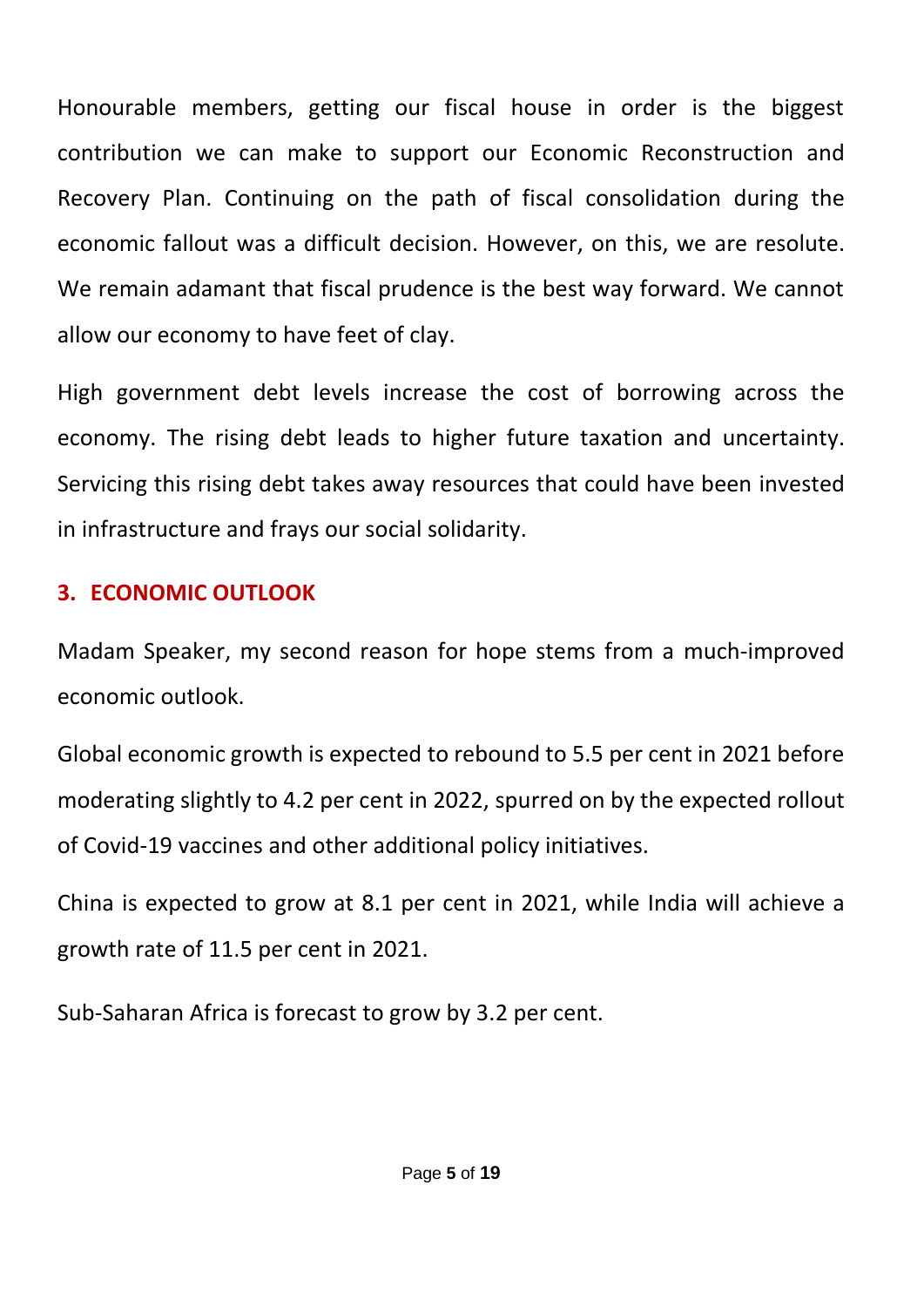In this context, the South African economy is expected to rebound by 3.3 per cent this year, following a 7.2 per cent contraction in 2020, and average 1.9 per cent in the outer two years.

## **4. PROGRESS ON ECONOMIC REFORMS**

Madam Speaker, honourable members, I am also hopeful because we are making meaningful progress in the implementation of our structural economic reforms. Our structural weaknesses limit the rate at which our economy can grow. Our structural reform agenda, as articulated in the Economic Reconstruction and Recovery Plan, is aimed at removing these brakes on growth.

Operation Vulindlela, which I introduced to you last year, has already made demonstrable progress in accelerating the pace of implementation of high-impact structural reforms.

Much of this progress was outlined in the State of the Nation Address (SONA). I want to thank my Cabinet colleagues for their support of Operation Vulindlela and assure members that Deputy Minister Dr David Masondo and the team from the Presidency and National Treasury remain hard at work together with the relevant departments to ensure that implementation of the remaining reforms is appropriately funded and accelerated.

We will not rest until we have fundamentally altered the structure of this economy by lowering barriers to entry, broadening ownership patterns, raising productivity and lowering the cost of doing business.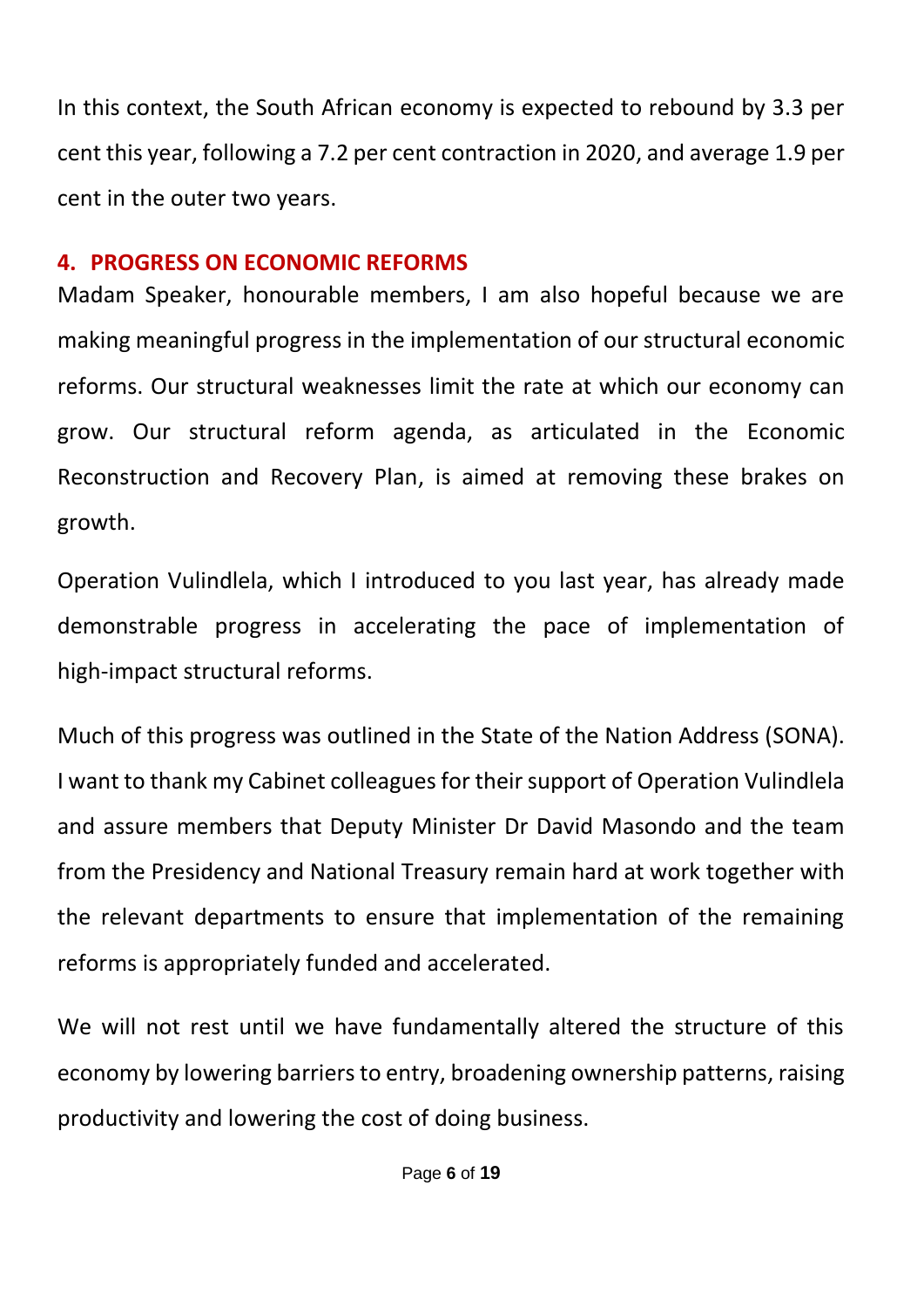We face many challenges as a developing country. We are confronting these head-on. Our country has a network of highways and byways which are the envy of many. The mighty N1 from Cape Town to Beitbridge, the scenic R71 that meanders through the misty mountains of Makgoebaskloof and delivers us to the Kruger National Park, and the expansive N4 that stretches from Botswana across our country into Mozambique. They are part of the lifeblood of the regional economy. Our great dams, bridges and railway lines have supported our economy for decades. However, much of this infrastructure now needs repair or replacement.

Government has committed to a R791.2 billion infrastructure investment drive to this end. We are already partnering with the private sector and other players to rollout infrastructure through initiatives such as the blended finance Infrastructure Fund.

However, all these efforts to expand infrastructure will be wasted if the end user does not pay a cost-reflective tariff for usage.

#### **5. MEDIUM TERM SPENDING PLANS AND JOB CREATION**

Madam Speaker, my fourth reason for hope is that this Budget explicitly supports economic transformation and job creation.

Our R6.2 trillion spending envelope over the Medium-Term Expenditure Framework gives expression to the Economic Reconstruction and Recovery Plan. This is not an austerity Budget. Our fastest-growing area of spending is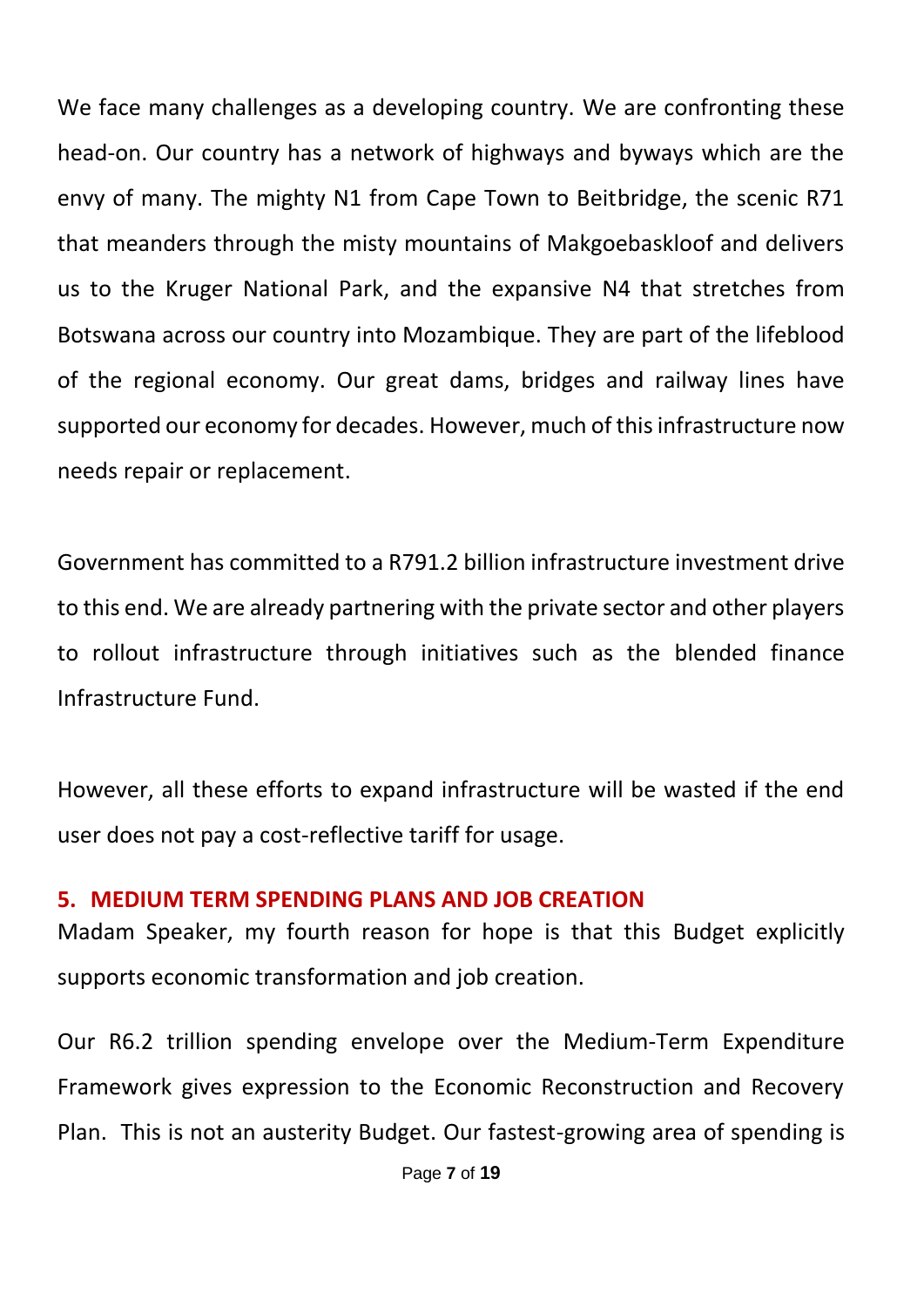our investment in the future-capital payments.

The Minister for the Department of Public Service and Administration, Minister Senzo Mchunu, is working with our partners in organised labour to achieve a fair public-sector compensation dispensation when negotiations on a new multi-year wage settlement begin later this year.

We have cumulatively made R83.2 billion available for the public employment programmes since the 2020 Special Adjustments Budget. We are now augmenting this by R11 billion for the Presidential Youth Employment Initiative, taking the total funding for employment creation to nearly R100 billion. This is in response to the job creation targets for young people. outlined by the President.

Government plans to finalise 1409 restitution claims at a cost of R9.3 billion over the next three years to achieve redress and equitable access to land. The Department of Agriculture, Land Reform and Rural Development has also set aside R896.7 million for post-settlement support. This will include the recruitment of approximately 10 000 experienced extension officers.

A total MTEF allocation of R7 billion is made to the Land Bank. This allocation will help to resolve the bank's current default and re-establish the development and transformation mandate. This amount will not affect the expenditure ceiling but will be offset through an expenditure reprioritisation process. Any support to state-owned companies and public entities will have to be done through budget reprioritisation as outlined in the 2020 MTBPS.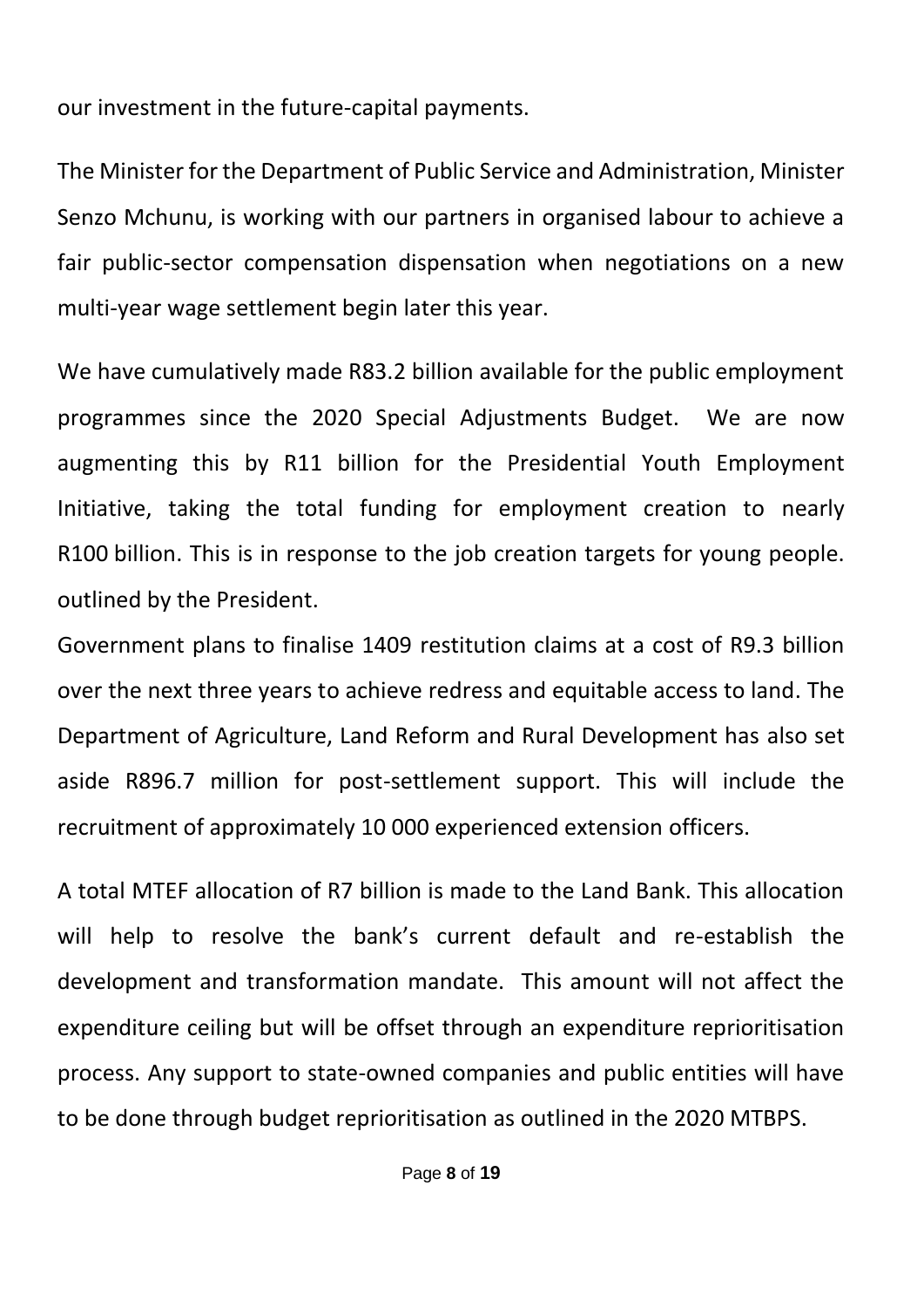The Department of Small Business Development has allocated R4 billion over the medium term to township and rural enterprises, including blended finance initiatives.

The Department of Tourism has reprioritised R540 million over the medium term to establish the Tourism Equity Fund (TEF) as one of the measures to support the tourism sector recovery. The fund will acquire equity stakes in existing tourism enterprises, support expansion of operations and development of new operations.

I have outlined a few of the reasons we have to be hopeful but also acknowledge that much work remains to be done.

### **6. DEBT OUTLOOK**

Honourable Members, an incorrect notion has taken hold that government is "swimming in cash". Certainly, compared to last October, we are in a better place. But our assessment from the Supplementary Budget in June last year still stands: our public finances are dangerously overstretched.

Our borrowing requirement will remain well above R500 billion in each year of the medium term despite the modest improvements in our fiscal position.

Consequently, gross loan debt will increase from R3.95 trillion in the current fiscal year to R5.2 trillion in 2023/24.

We owe a lot of people a lot of money. These include foreign investors, pension funds, local and foreign banks, unit trusts, financial corporations, insurance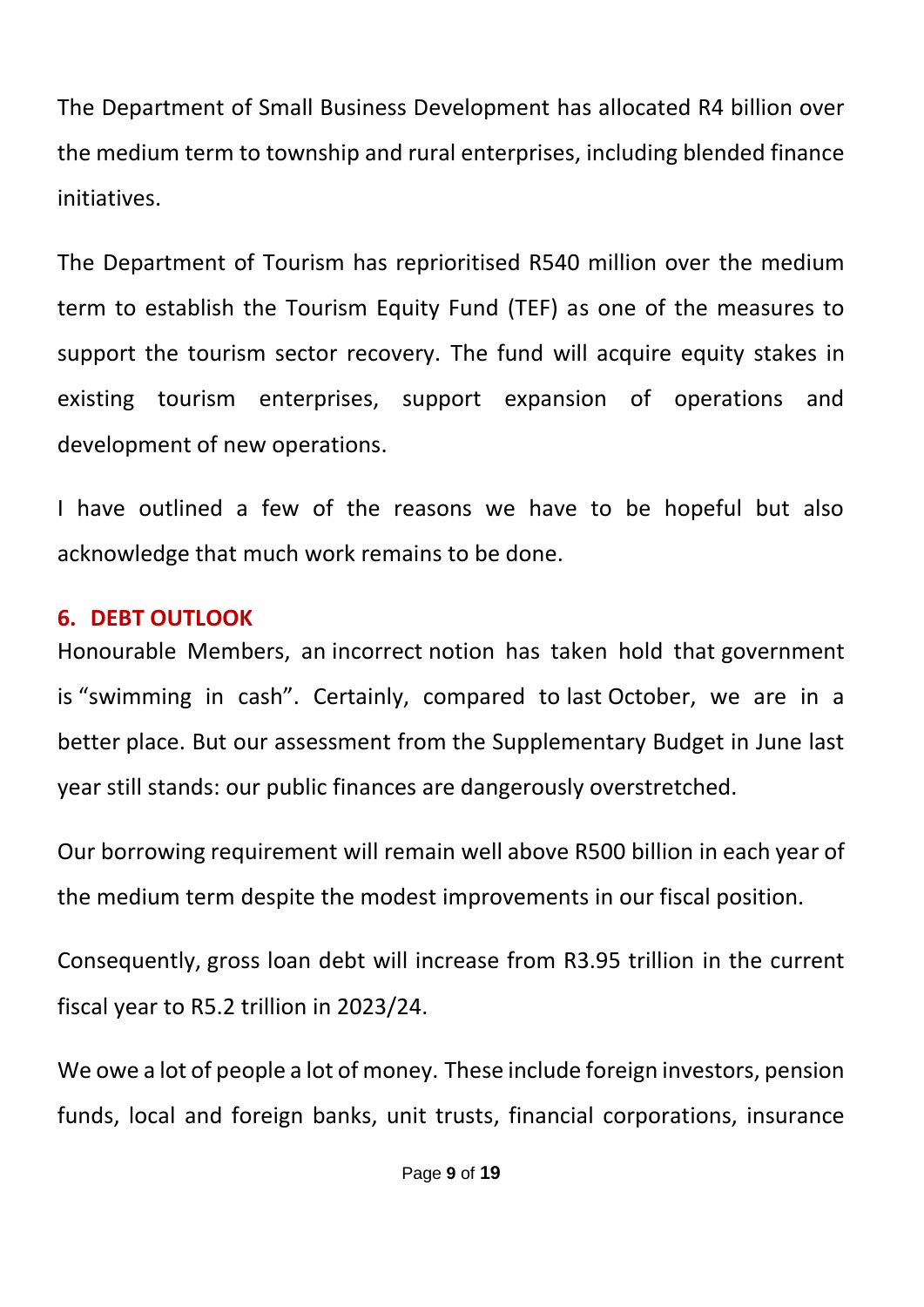companies, the Public Investment Corporation and ordinary South African bondholders.

We must shore up our fiscal position in order to pay back the massive obligations we have incurred over the years.

## **7. TAX POLICY CHANGES**

We must advise this House that we now expect to collect R1.21 trillion in taxes during 2020/21, which is about R213 billion less than our 2020 Budget expectations. This is the largest tax shortfall on record.

In 2021/22 government expects to collect R1.37 trillion, provided our underlying assumptions on the performance of the economy and tax base hold. I would like to take this opportunity to thank those South Africans who diligently continue to pay their taxes.

In this Budget we make the following tax policy proposals.

1. The corporate income tax rate will be lowered to 27 per cent for companies with years of assessment commencing on or after 1 April 2022. This will be done alongside a broadening of the corporate income tax base by limiting interest deductions and assessed losses. We will give consideration to further rate decreases to make our tax system more attractive. We will do this in a revenue-neutral manner. We also intend to leverage the insights of the Davis Tax Committee as we undertake this reform.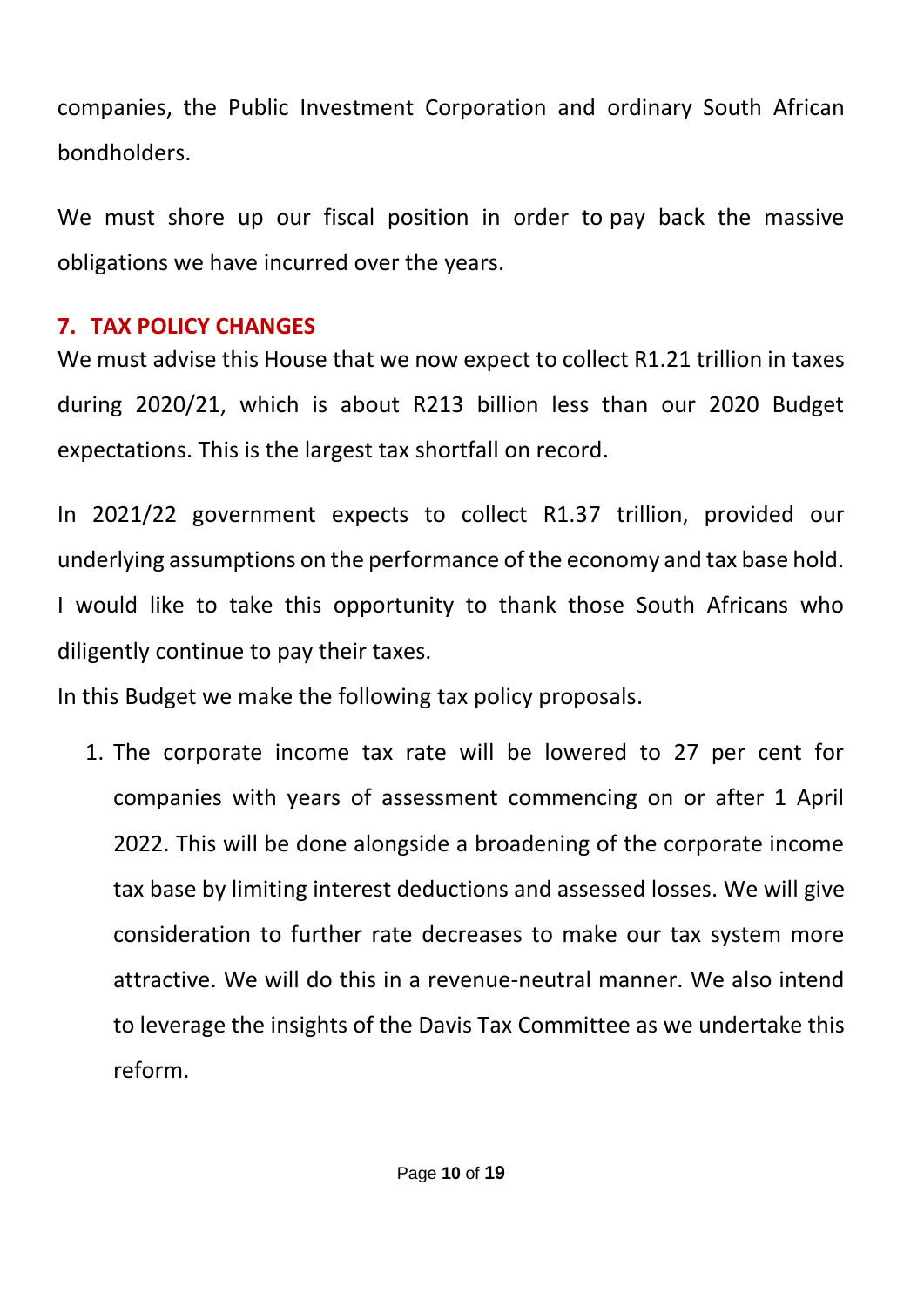- 2. The personal income tax brackets will be increased by 5 per cent, which is more than inflation. This will provide R2.2 billion in tax relief. Most of that relief will reduce the tax burden on the lower and middle-income households. This means that if you are earning above the new tax-free threshold of R87 300, you will have at least an extra R756 in your pocket after 1 March 2021.
- 3. Fuel levies will be increased by 27 cents per litre, comprising 15 cents per litre for the general fuel levy, 11 cents per litre for the Road Accident Fund levy and 1 cent per litre for the carbon fuel levy.
- 4. An 8 per cent increase in the excise duties on alcohol and tobacco products.

From today:

- a. a 340ml can of beer or cider will cost an extra 14c
- b. a 750ml bottle of wine will cost an extra 26c
- c. a 750ml bottle of sparkling wine an extra 86c
- d. a bottle of 750 ml spirits, including whisky, gin or vodka, will increase by R5.50
- e. a packet of 20 cigarettes will be an extra R1.39c
- f. 25 grams of piped tobacco will cost an extra 47c
- g. And a 23 gram cigar will be R7.71 more expensive

It is clear that excessive alcohol consumption can lead to negative social and health outcomes. Consumers do react to price increases, and higher prices should lead to lower consumption of alcohol products with positive spinoffs.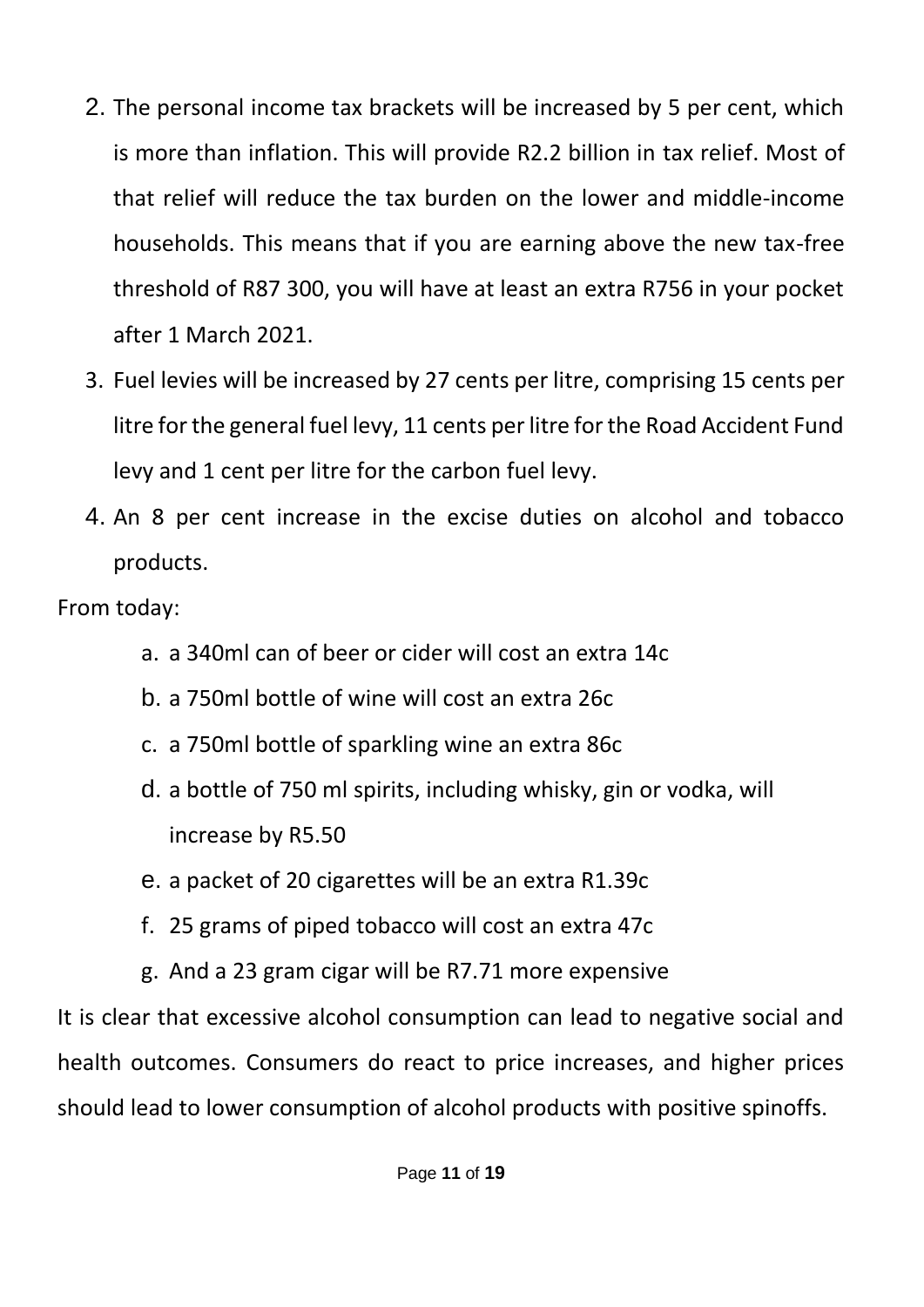SARS has started to deepen its technology, data and machine learning capability. It is also expanding specialised audit and investigative skills in the tax and customs areas to renew its focus on the abuse of transfer pricing, tax base erosion and tax crime.

In this coming fiscal year, SARS will establish a dedicated unit to improve compliance of individuals with wealth and complex financial arrangements. This first group of taxpayers have been identified and will receive communication during April 2021. In support of these efforts, we request that this House approve an additional spending allocation to SARS of R3 billion over the medium term.

#### **8. DIVISION OF REVENUE**

Madam Speaker, let me turn to the division of revenue.

The 2021/22 Division of Revenue stands as follows: 48.7 per cent of nationally raised funds are allocated to national government, 41.9 per cent to provinces and 9.4 per cent to local government. This is after providing for debt-service costs, the contingency reserve and provisional allocations.

The provincial equitable share will be augmented by R8 billion for provincial health departments in 2021/22 to deal with Covid-19. Of the R10.3 billion for vaccines, R2.4 billion is allocated to provincial departments of health to administer the Covid-19 vaccine programme. Government will also put in place a no-fault compensation fund to cover claims in the unlikely event of any severe vaccine injuries, allocations to which will be announced in due course.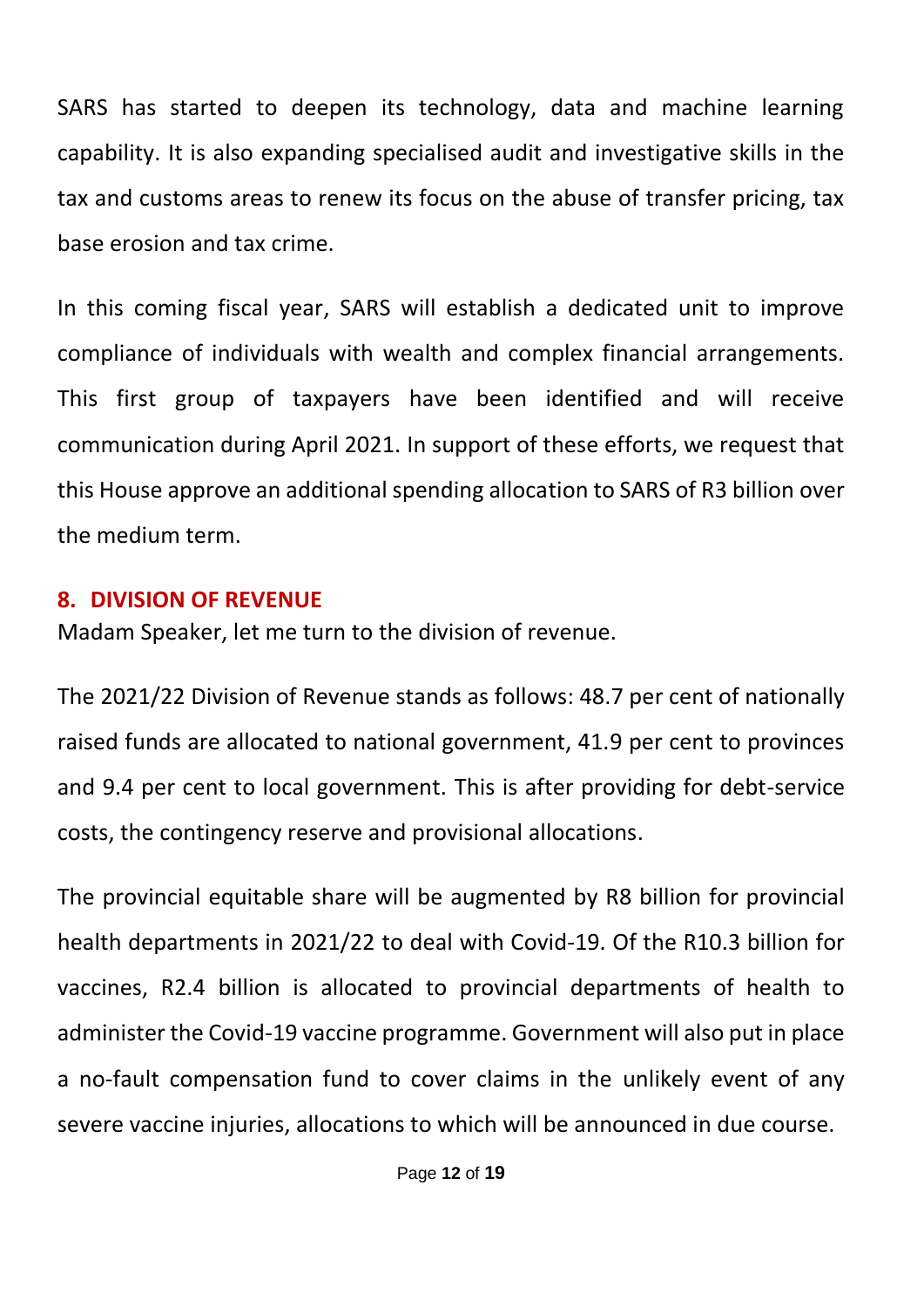The local government equitable share is set to increase to 9.7 per cent of the Division of Revenue in 2023/24. We are aware that financial governance remains a challenge for many municipalities. Therefore, the Municipal Systems Improvement Grant is extended for the rollout of the District Development Model.

We must encourage collaboration and partnerships between municipal councils, labour, communities and the private sector around the principles of shared risk and shared reward. There needs to be a transition to smart local government and innovation. At the same time, well-functioning municipalities require that residents pay for services rendered.

#### **9. SOCIAL DEVELOPMENT**

Provinces will receive R3.5 billion from the Department of Social Development to improve access to early childhood development services.

R6.3 billion is allocated to extend the special Covid-19 social relief of distress grant until the end of April 2021. In addition, R678.3 million is earmarked for provincial departments of social development and basic education to continue rolling out free sanitary products for learners from low-income households. Regular social assistance grants are adjusted as follows:

- 1. A R30 increase for the old age, disability and care dependency grants to R1890.
- 2. A R30 increase in the war veterans grant to R1910.
- 3. A R10 increase in the child support grant to R460.
- 4. A R10 increase for the foster care grant to R1050.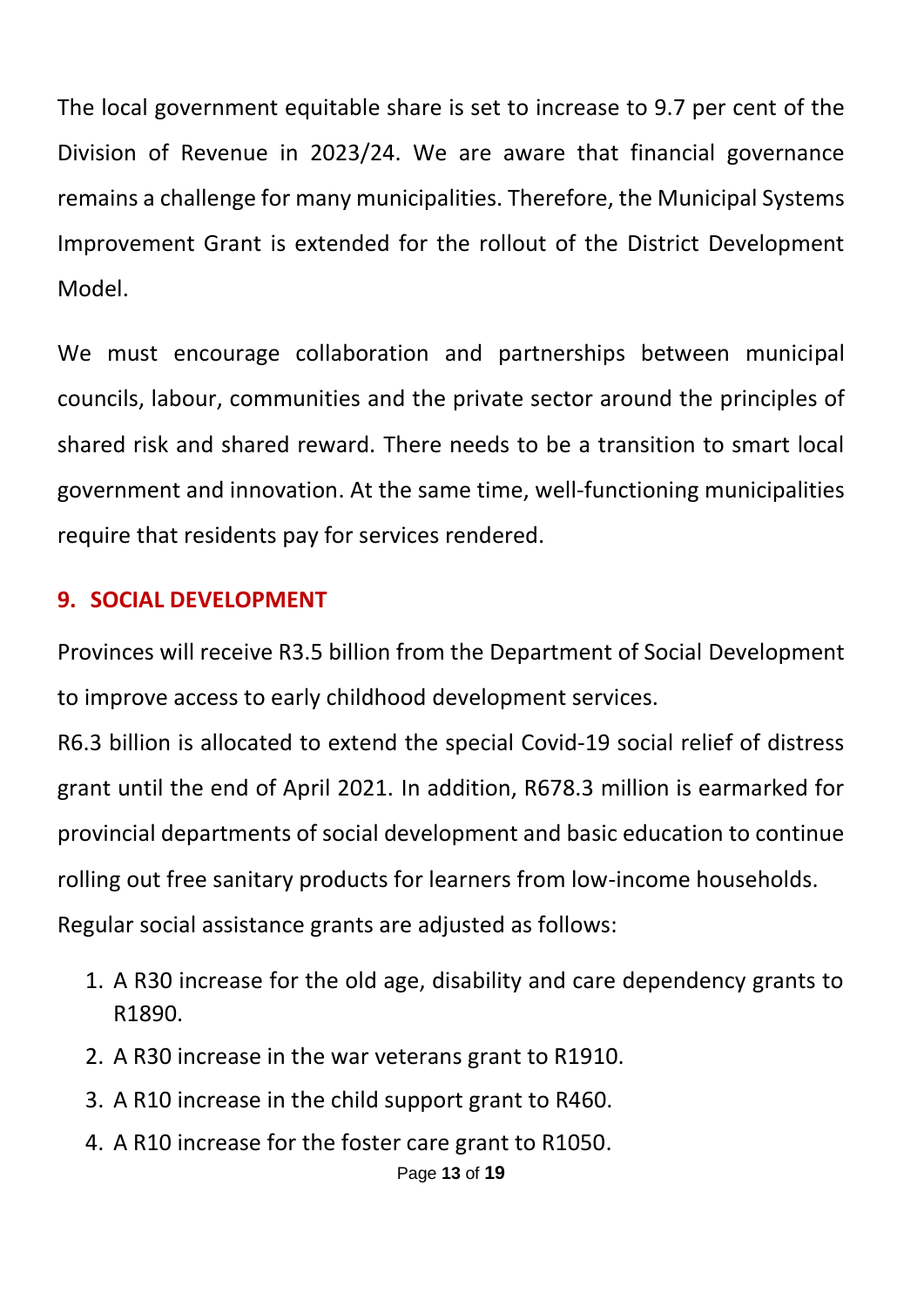Government remains committed to ensuring that deserving students are supported through higher education. The National Treasury is working with the Department of Higher Education and Training to work on policy and funding options that will be detailed in the MTBPS.

## **10.AFRICAN AND REGIONAL ECONOMIC POLICY**

Madam Speaker,

This Budget takes seriously our commitment to the continent of which we are a part. Payments to the Southern African Customs Union (SACU) have been revised upwards by R1.9 billion in 2022/23 and R15.5 billion in 2023/24 to R137.3 billion over the medium term.

The African Renaissance and International Cooperation Fund will over the MTEF support projects that enhance African trade, economic development and integration. An allocation of R148.1 million is set aside for this purpose.

The Africa Continental Free Trade Agreement (AFCTA), part of which came into effect earlier this year, presents the opportunity to deepen our trade and financial linkages with the Continent. Following last year's Budget announcement on supporting the African Continental Free Trade Agreement through a more modern risk-based capital management flow system, much progress has been made to implement the new system, and new regulations will be published by the South African Reserve Bank shortly.

Page **14** of **19** The National Treasury also continues to work with industry bodies to promote South Africa as a financial hub for Africa. From 1 March 2021, companies with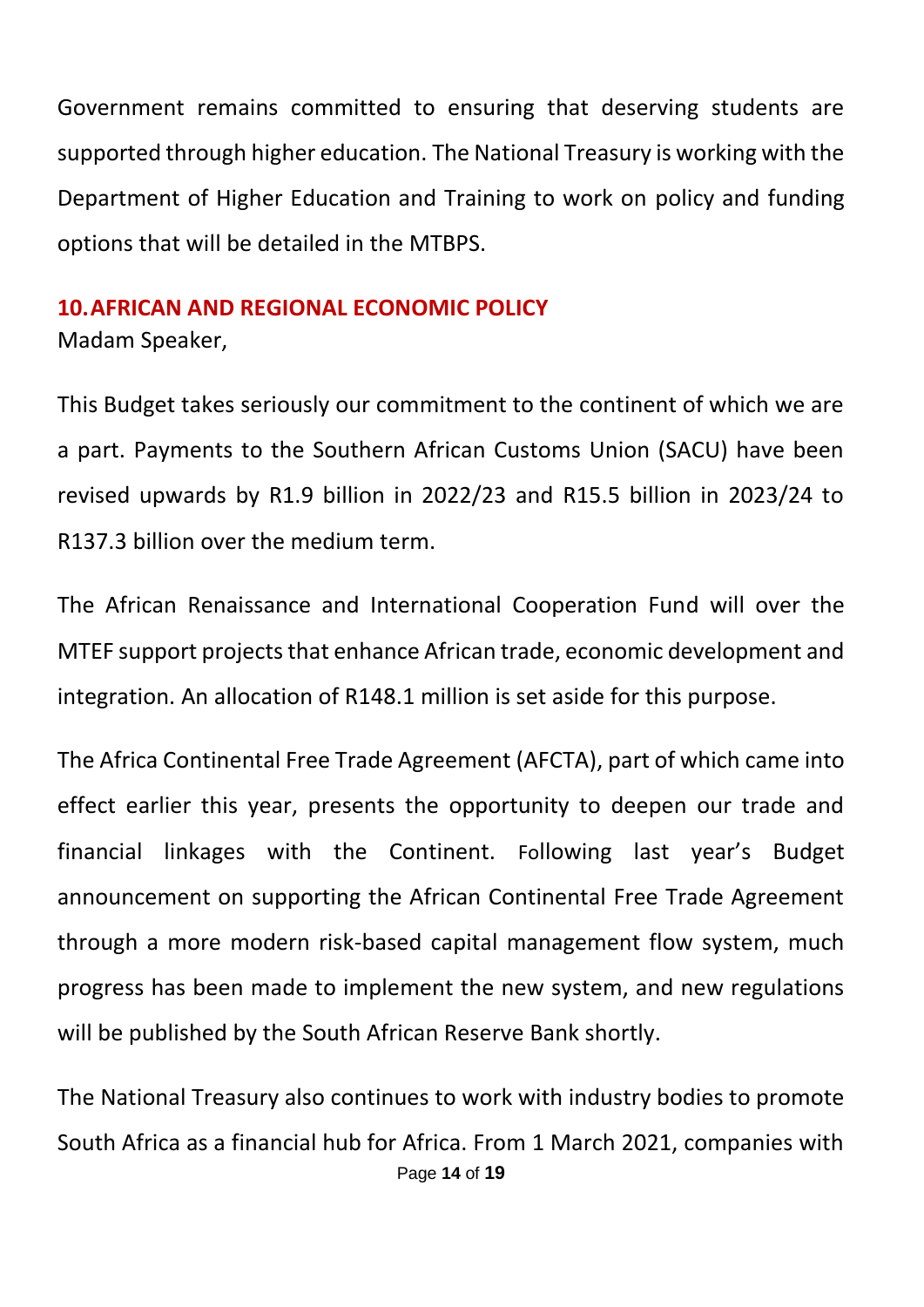a primary listing offshore, including dual-listings, will be aligned to current foreign direct investment rules, which the South African Reserve Bank will oversee.

In order to improve access to African markets, our six busiest border posts will be upgraded and expanded. These will be significant infrastructure interventions using the PPP model. Starting with Beitbridge, which was built in 1929 and last upgraded in 1995, these One-Stop-Border-Posts will harmonise the crossing of border by people and goods, eliminating the dreadful scenes we witnessed recently.

Though we face many difficulties, we must not lose sight of our place in the world, as well as our potential and responsibilities. Twenty-five years ago, on 8 May 1996, the occasion of the adoption of the South African Constitution, former President Thabo Mbeki delivered his seminal "I am an African" address at this podium.

President Mbeki reminded us that there are moments in time when we must define what we want to be.

"*Together with the best in the world, we too are prone to pettiness, petulance, selfishness and short-sightedness. But it seems to have happened that we looked at ourselves and said the time had come that we make a super-human effort to be other than human, to respond to the call to create for ourselves a glorious future, to remind ourselves of the Latin saying: Gloria est consequenda - Glory must be sought after*!"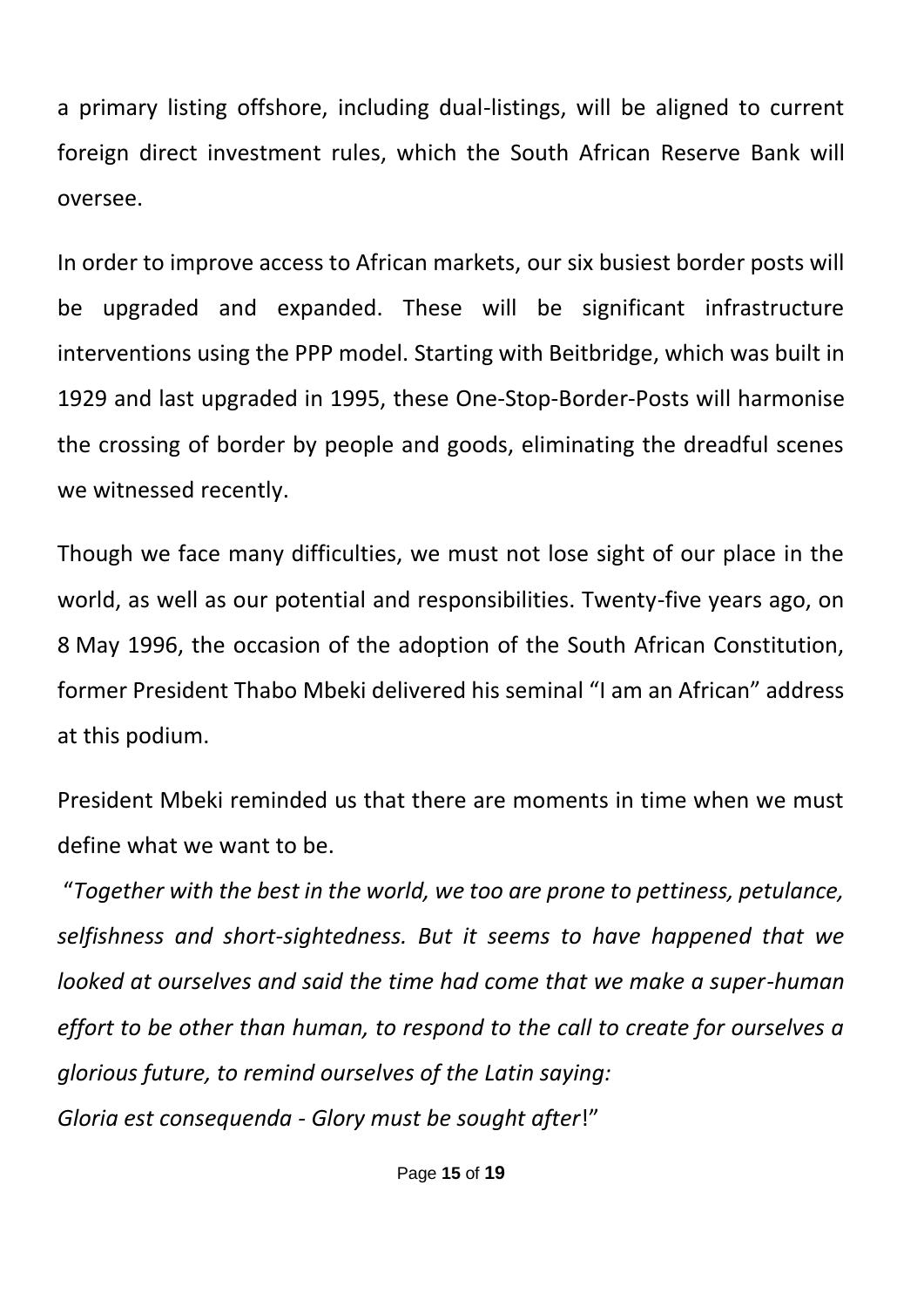#### **11.PUBLIC PROCUREMENT AND ZERO-BASED BUDGETING**

Honourable members, our fiscal path requires that we better leverage government's status as the largest purchaser of goods and services in the economy.

Finalisation of the Public Procurement Bill is urgent. The National Treasury is fast tracking it. The bill addresses fragmentation in procurement legislation. We aim to table this reform before Cabinet before the end of this year.

Many of the tips I received spoke of the importance of zero-based budgeting. The National Treasury is finalising the framework to implement zero-based budgeting across government. This will be done through spending reviews which have been used internationally to achieve spending efficiencies. These reviews are already underway and will shape this framework.

The Department of Public Enterprises and the National Treasury will be first to pilot a new budgeting methodology. The intention is to produce significantly re-costed budgets from 2022/23.

# **12.ADDRESSING CORRUPTION**

The Department of Justice and Constitutional Development is allocated R1.8 billion to improve business processes. This allocation will support our brave law enforcement agents in the fight against crime and corruption. We are bringing the long arm of the law into the digital age through the Justice Modernisation Programme.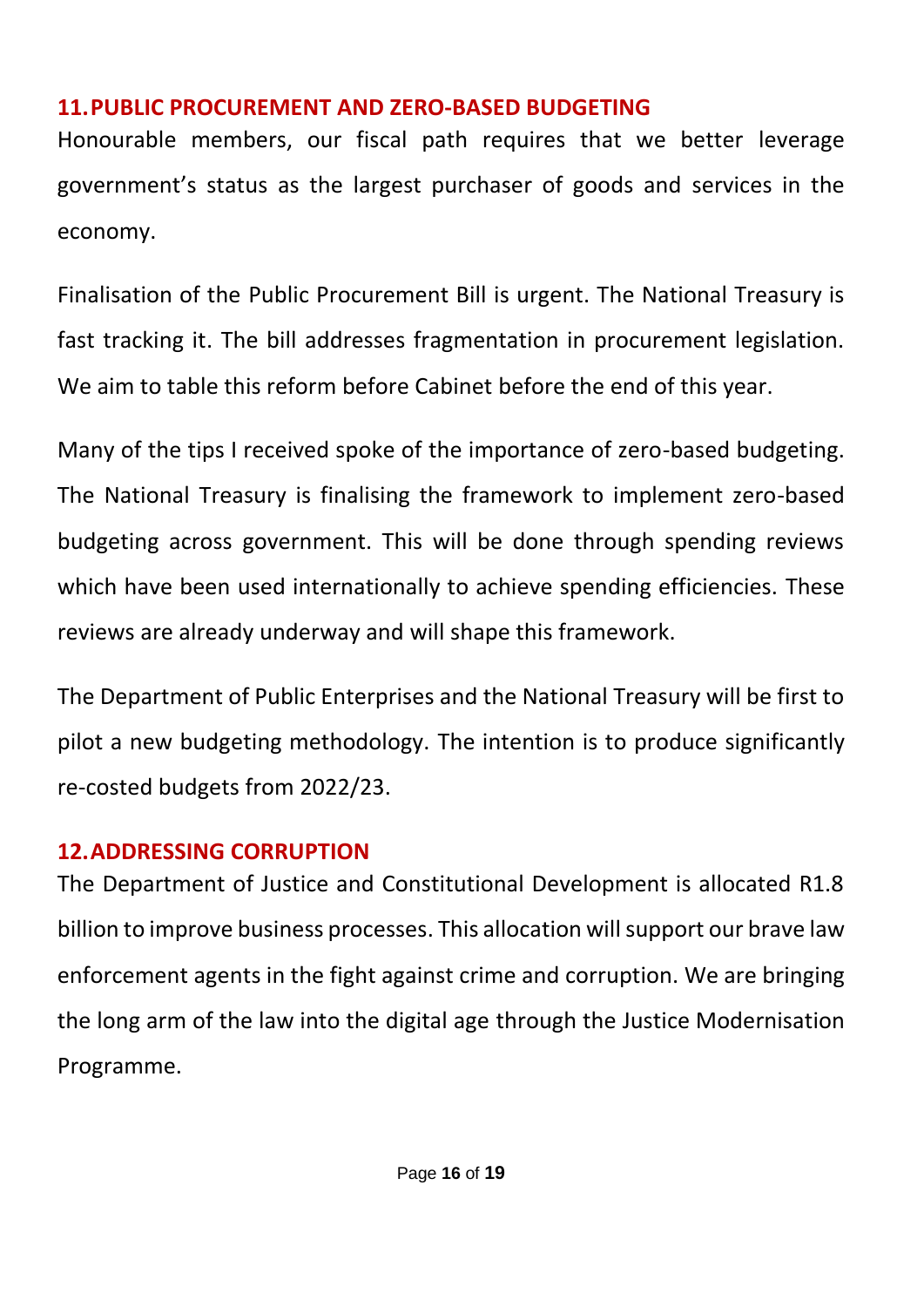SARS, SARB and the Financial Intelligence Centre (FIC) are working jointly on combating criminal and illicit cross-border activities through an inter-agency working group. This group has completed 117 investigations, and found R2.7 billion for our fiscus. Customs and excise operations are reducing the illicit movement of goods across borders, assisted by specialised cargo scanners, resulting in 3 393 seizures valued at R1.5 billion for the fiscal year to January 2021.

#### **13.RETIREMENT FUND REFORM**

We announced in the MTBPS the historic agreement with all NEDLAC constituencies for the annuitisation of provident funds. This will enable all workers to continue to enjoy tax deductions on their contributions.

The NEDLAC constituencies also agreed to accelerate the introduction of auto-enrolment for all employed workers, and the establishment of a fund to cater for workers currently excluded from pension coverage, as an urgent intervention towards a comprehensive social security system.

I can announce that annuitisation for provident funds takes effect from 1 March 2021, and provident fund members will continue to enjoy a tax deduction on their contributions. In addition, the National Treasury will this week publish draft amendments to Regulation 28 for public comment. The proposed amendments to Regulation 28 seek to make it easier for retirement funds to increase investment in infrastructure.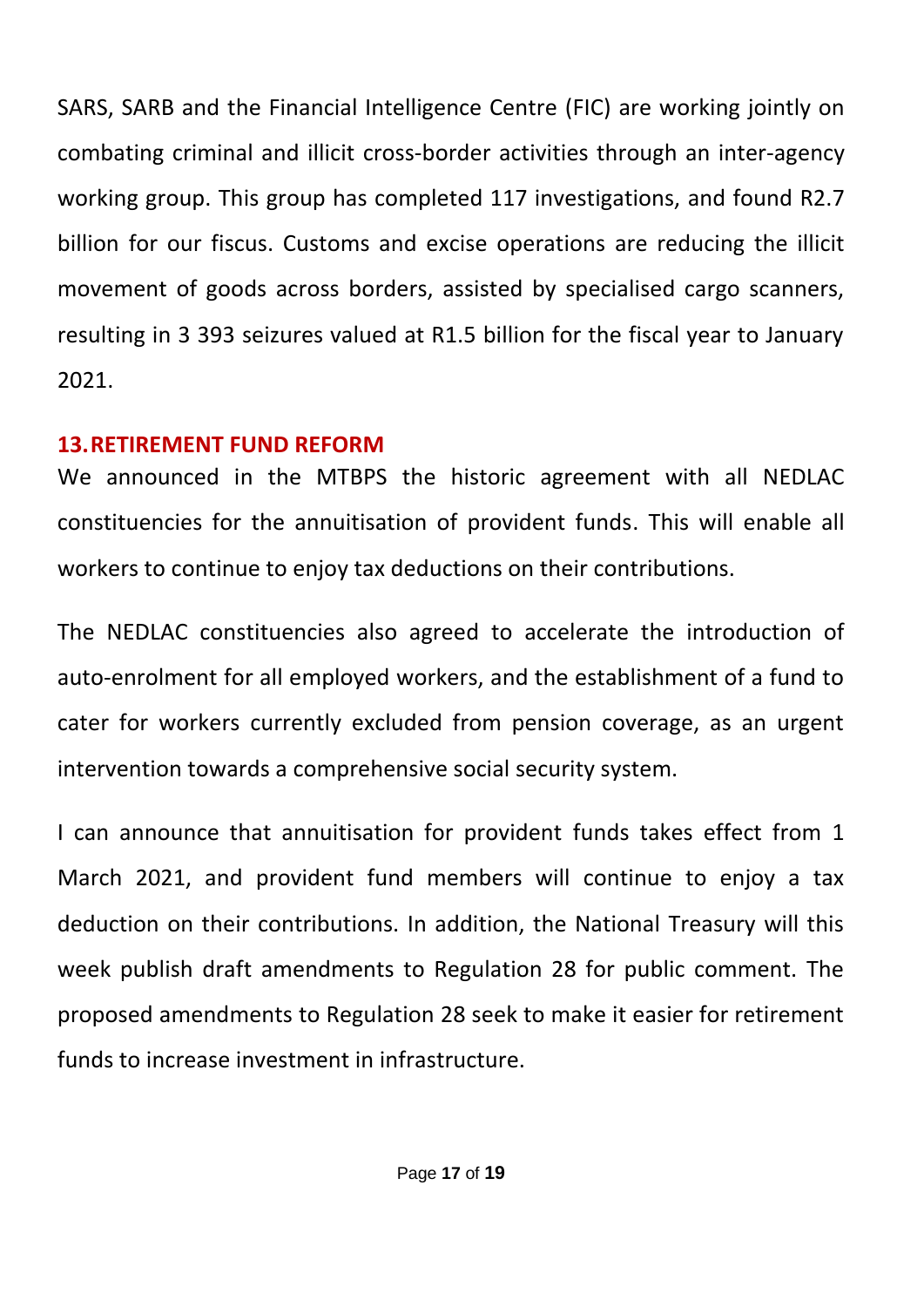## **14.SUMMARY OF THE PRESENTATION ON THE FISCAL STRATEGY**

This 2021 budget framework puts South Africa on course to achieve a primary surplus. By doing this, government debt will stabilise at 88.9 per cent of GDP in 2025/26.

The path is challenging but achievable. It is the most prudent way to achieve higher levels of prosperity and avoid a sovereign debt crisis.

Madam Speaker, Honourable Members, when the Constitution was adopted 25 years ago, the words "Nothing can stop us now!" resonated in this House. As we affirm our commitment to sustainable public finances and the supremacy of our Constitution, we must again become resolute in the mission to recover and shape our destiny.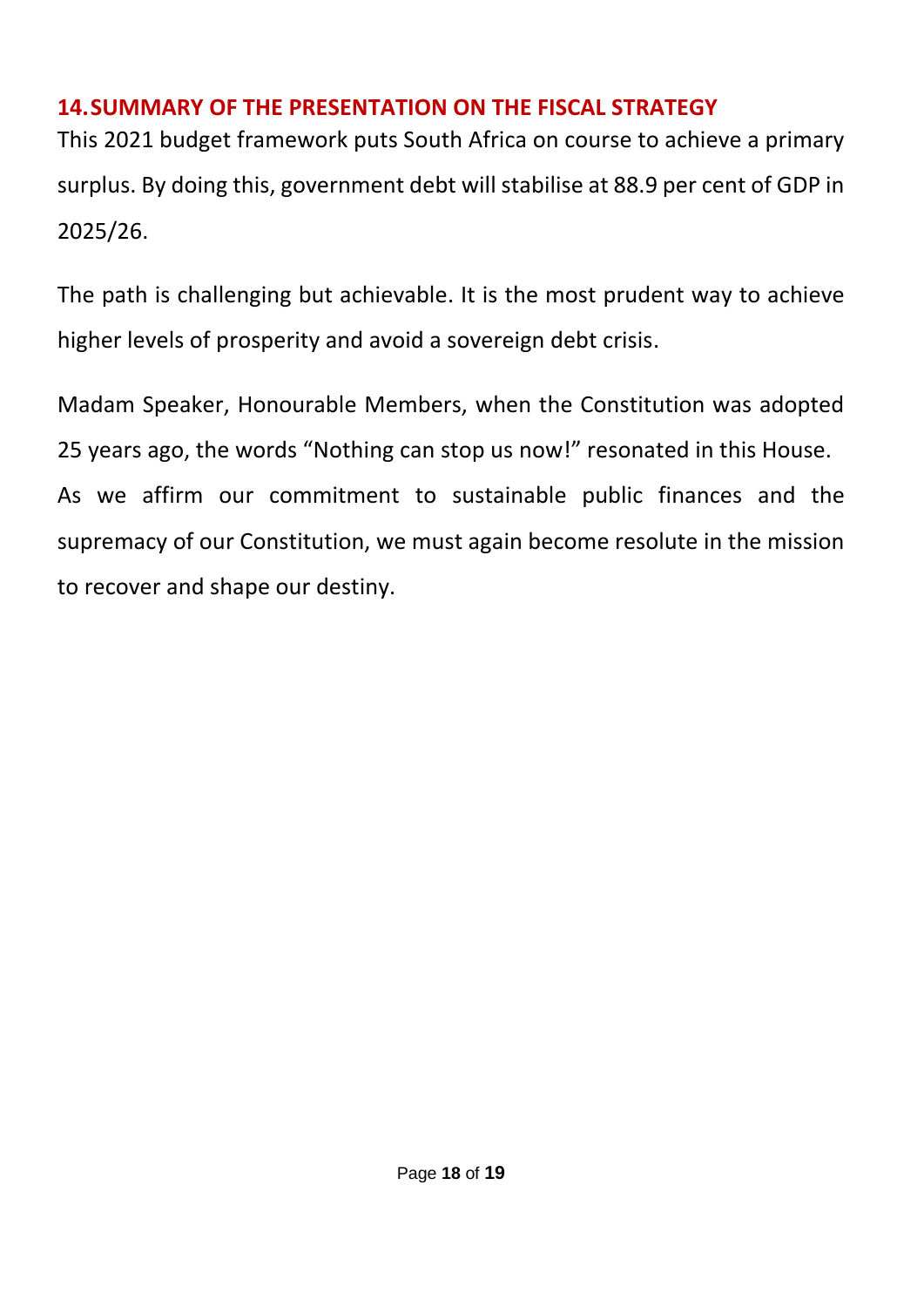#### **15.CONCLUSION AND THANKS**

Madam Speaker, I thank the President and Deputy President for their courageous leadership during these testing times. A word of appreciation to the Deputy Minister of Finance, Dr. David Masondo. Thanks to the Director-General Mogajane and his dedicated team at the National Treasury.

My thanks also go to the Commissioner of the South African Revenue Service, Mr. Edward Kieswetter and his hard-working colleagues for the tremendous job they are doing. My gratitude to the Governor of the South African Reserve Bank Mr. Lesetja Kganyago and the outstanding staff of the Bank.

I particularly appreciate my colleagues in Cabinet and the wisdom of the Ministers' Committee on the Budget. I also thank my colleagues in the Budget Council. I am grateful to the Parliamentary Committees who also work tirelessly on the budget.

Finally, to the millions of South Africans who faced, and continue to face, enormous difficulties and challenges, we ask you to take courage, persevere and walk with us. Above all, let us heed the counsel of Archbishop Tutu: See that there is light despite all of the darkness.

A prosperous future is possible for our beautiful country. *Gloria est consequenda* – Glory must be sought after!

I thank you.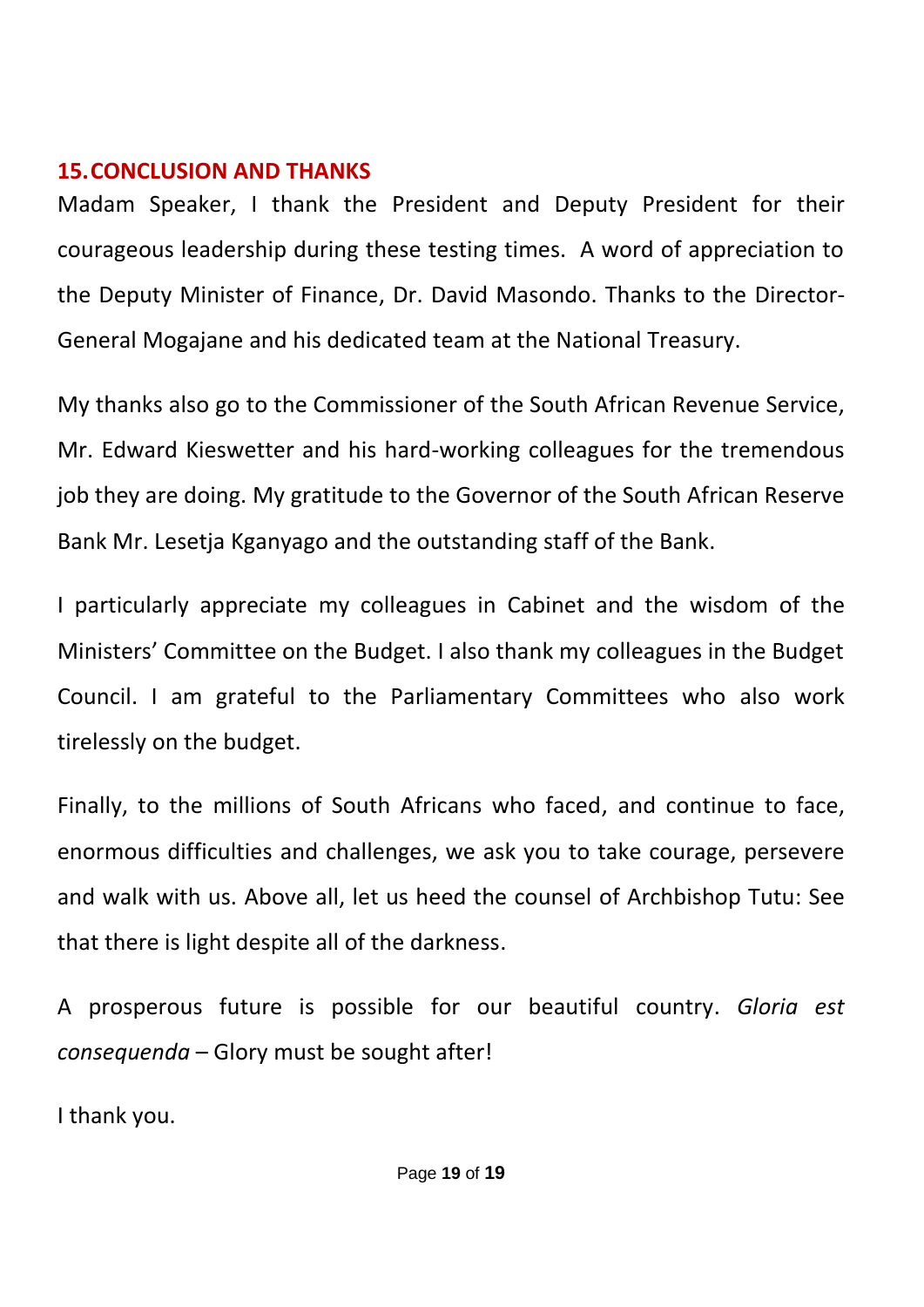Place summary of National Budget table here